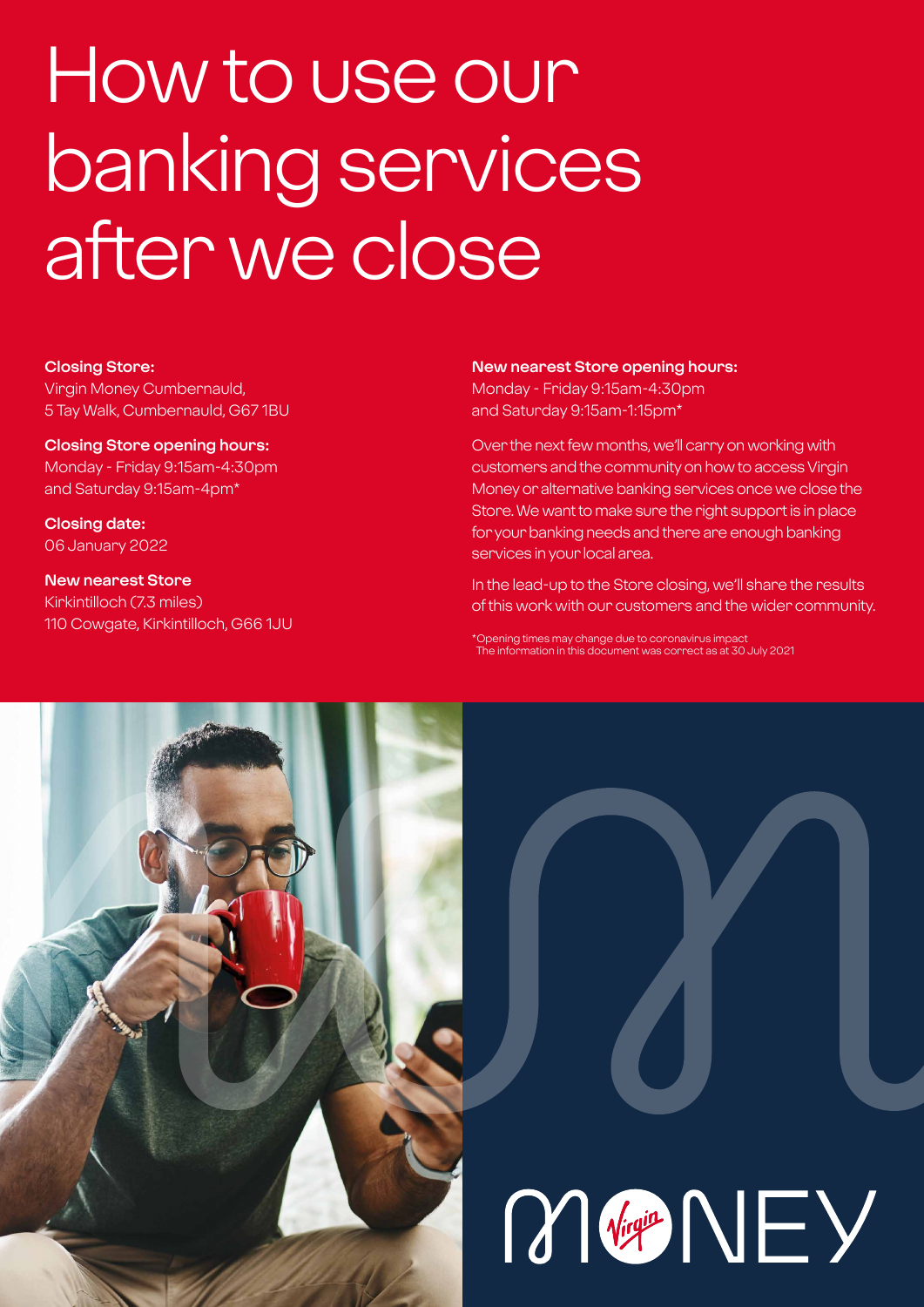## Understanding the impact of closing this Store

### Background

More and more customers are taking advantage of our digital services and only visiting Stores when they want to discuss a significant life event. Between April 2019 and July 2021 we've seen digital registrations increase from 48.7% to 57.6% across our personal customers, and daily internet banking and mobile app logins are up 66%.

It's important to balance investment in digital services with making sure our Store network continues to meet the needs of our customers. This means that we've made the difficult decision to close a number of Stores, including Cumbernauld.

This decision has been reached after considerable thought and analysis which includes input from local management.

Our Stores will continue to be a really important part of what we do and we've recently refreshed and revitalised them now that we're one Virgin Money brand.

We've signed up to the UK Finance Access to Banking Standard and follow this for all Store closures: **[www.lendingstandardsboard.org.uk/wp-content/](http://www.lendingstandardsboard.org.uk/wp-content/uploads/2017/07/Access_to_Banking_Standard.pdf) [uploads/2017/07/Access\\_to\\_Banking\\_Standard.pdf](http://www.lendingstandardsboard.org.uk/wp-content/uploads/2017/07/Access_to_Banking_Standard.pdf)**. On 21 September 2020, the Financial Conduct Authority (FCA) introduced new standards which we'll also follow. More info can be found at **[www.fca.org.uk/publication/finalised](http://www.fca.org.uk/publication/finalised-guidance/fg20-03.pdf)[guidance/fg20-03.pdf](http://www.fca.org.uk/publication/finalised-guidance/fg20-03.pdf)**

## Considerations

In trying to decide whether to close a Store, we look at a lot of different things.

As well as how often a Store is used, we look at how local customers – including potentially vulnerable groups and business customers – will be able to carry on using banking services after the Store closes.

- > Number of customers using the Store
- > Number of other Stores we have in the area
- > Distance to nearest Store
- > Change in number of transactions in Store
- > Change in customer use of Store
- > Current lease on Store
- > ATM availability
- > Access to other banks in the area
- > Banking services at the local Post Office\*\*
- > Public transport to other Stores
- > Other ways to bank (e.g. mobile, internet and phone)
- \*\*Business customers will be charged their agreed tariff for transactions, except Change Giving where the costs are recharged monthly in arrears.

Our decision to close Cumbernauld Store was influenced by the following:

- > We continue to see an increase in mobile use and customers signing up for digital services.
- > Should a customer wish to use a Store for general advice or to discuss a product, Kirkintilloch Store is 7.3 miles away and there are a further 3 Stores within 13 miles.
- > There are other ATMs in the area that are free to use.
- > Our mobile, internet and telephone banking facilities allow customers to do most day-to-day tasks, like balance checks, viewing transactions, transferring money between accounts, paying bills and cancelling / amending regular payments. Customers can even pay in a cheque on the go.
- > Customers are also able to use our mobile app to make external payments in a number of different ways and we're continuing to make our digital banking services bigger and better.
- > The local full service Post Office is located nearby on 7 Teviot Walk and provides personal and business customers with an alternative way to do their day-to-day banking transactions, such as cash withdrawals and paying in cash and cheques.
- > Customers can get all the information about our products and services, or raise any concerns by calling us on **0800 121 7365**. Our opening times are 7am to 9pm Monday to Saturday and 10am to 5pm on Sundays.
- > All our Stores offer an identical service, with good accessibility.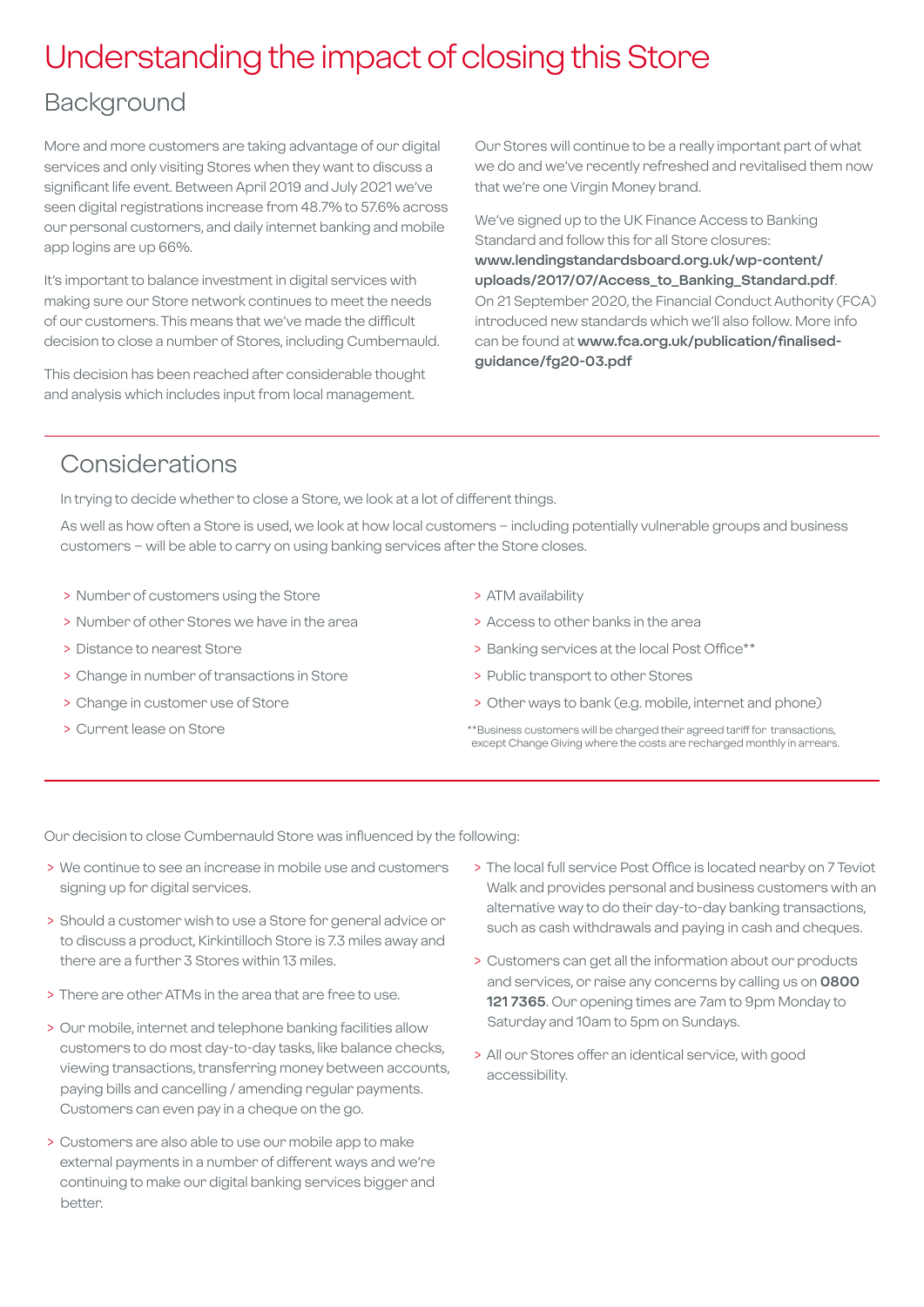## Understanding the impact of closing this Store

## What influenced our decision?

We've looked at how all customers, particularly those potentially vulnerable groups and businesses, can continue to access banking services after the Store closes. Below is some important info about how our customers are using the Store:

## 29%

#### **Transactions down year on year**

- > **66%** of customers visited the Store 3 times or less in the last 12 months (with more than half of these also using alternative channels with 57% digitally active)
- > Of our customers aged 70 and above, 54% visited the Store on 3 days or less during the last 12 months.
- > Potentially vulnerable customers (within one or more of the following; over 70 years old, receive benefits, have a basic Personal Current Account, are Store users only or are in arrears) 62% of those customers visited the Store on 3 days or less during the last 12 months.

 > Micro Enterprises & Charities Customer Insight - 63% of micro enterprises visited the Store on 3 days or less during the last 12 months, with 48% of transactions involving cash. 68% of charities visited the Store on 3 days or less during the last 12 months, with 55% involving cash.

Our Store colleagues will actively engage with customers, including those potentially vulnerable, to discuss their options and support how they'd like to bank, along with engaging with local groups in the community.

Details of the activities, additional support requirements, feedback received and remedial action needed will be included in the Store Review document, which will be available on our website and in Stores this December.

## Local information

Cumbernauld is a town in North Lanarkshire, positioned in the middle of Scotland's Central Belt, north east of Glasgow and south west of Falkirk.

The Store is situated in the centre of Cumbernauld, with other banks nearby including Bank of Scotland, TSB and Santander.

#### **Transport Links**

Road links between Cumbernauld and Kirkintilloch are serviced via the A8011 and B8048 with an estimated journey time of 15 minutes.

Local bus services run every 2 hours, with scheduled journey times from 18 minutes.

Kirkintilloch Store, which is 7.3 miles away, also offers a full service in Store.

#### **Mobile Phone Signal availability**

Cumbernauld is well serviced by all national mobile phone networks with 4G services available from all national operators. (source Ofcom)

#### **ISP & available speeds**

Cumbernauld is well serviced by all national providers with standard, superfast and ultrafast broadband availability. (source Ofcom)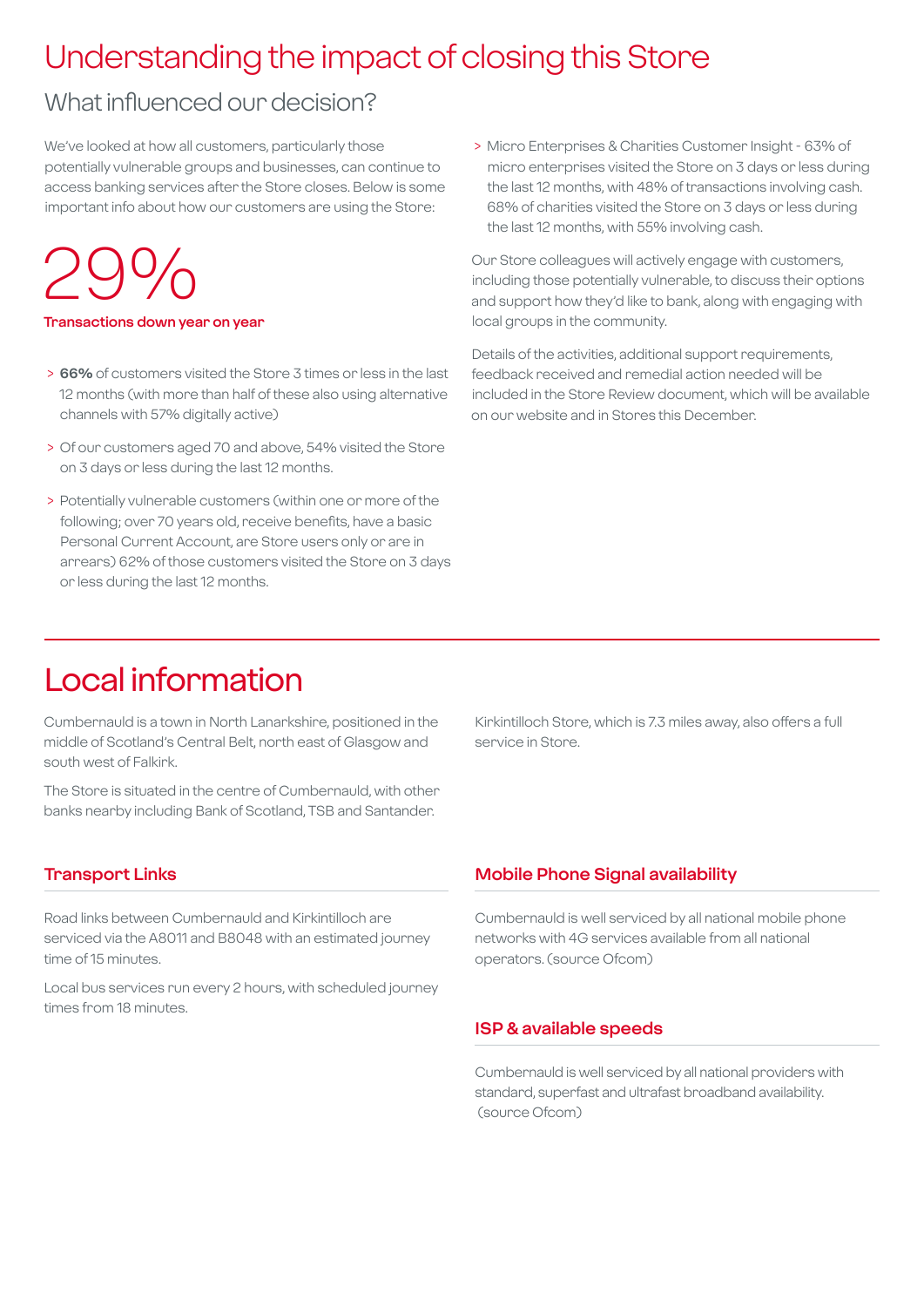## Distances to local services from the closing Store

#### **Distance to our nearest Stores** virginmoney.com/store-finder

7.3 miles

#### **Kirkintilloch**

110 Cowgate, Kirkintilloch, G66 1JU Monday - Friday 9:15am-4:30pm and Saturday 9:15am-1:15pm\*



#### **Falkirk**

1 Bank Street, Falkirk, FK1 1NB Monday - Friday 9:15am-4:30pm and Saturday 9:15am-4pm\*



#### **Baillieston** 47 Main Street, Baillieston, G69 6SQ

Monday - Friday 9:15am-4:30pm\*



**Motherwell** 43 Hamilton Road, Motherwell, ML1 3DD Monday - Friday 9:15am-4:30pm\*

www.postoffice.co.uk/branch-finder

**Distance to Post Office**



## 0.2 miles

**Cumbernauld** 7 Teviot Walk, Cumbernauld, G67 1NG Monday - Friday 9am-5:30pm and Saturday 9am-1:30pm There is a full service Post Office available on Teviot Walk in Cumbernauld.

#### **Competitor sites in current location?**

#### **Nearest Link ATM link.co.uk/atm-locator**

**TSB**





## 0.02 miles

1 Spey Walk, Cumbernauld, G67 1DJ

## Other places you can bank locally





You can get a copy of this impact assessment on our website, in Store or by calling us.

- > 5 Tay Walk, Cumbernauld, G67 1BU
- > 0800 121 7365
- > virginmoney.com/store-closures